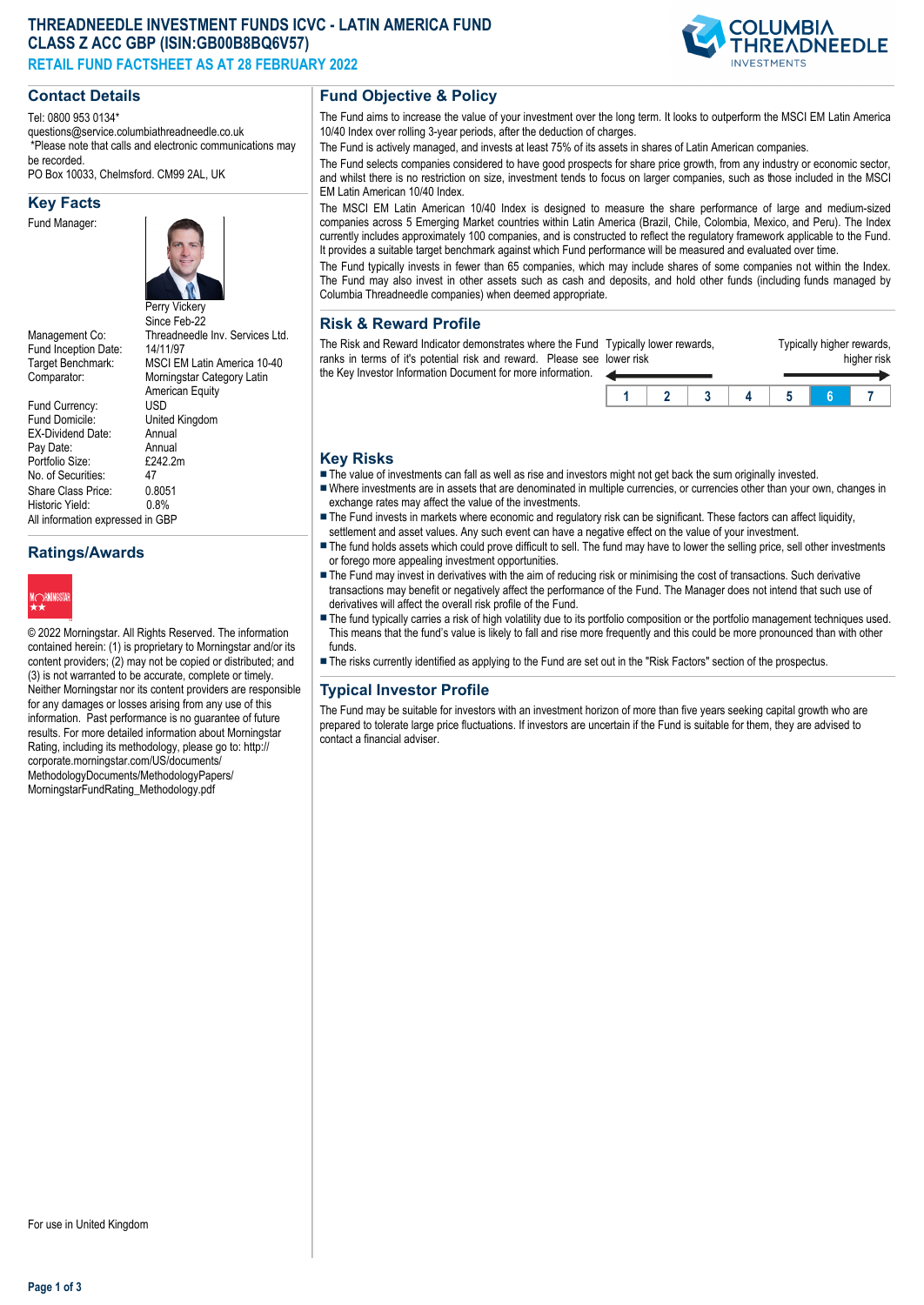# **Holdings & Asset Allocation**

**Top 10 Holdings (%)**

| <b>Security Name</b>                                       | Weight |
|------------------------------------------------------------|--------|
| Vale S.A.                                                  | 9.9    |
| Petroleo Brasileiro SA                                     | 9.5    |
| Wal-Mart de Mexico SAB de CV                               | 8.2    |
| Itausa - Investimentos Itau SA Pfd                         | 4.9    |
| Hapvida Participacoes e Investimentos SA                   | 4.6    |
| America Movil SAB de CV Class L                            | 4.1    |
| Fomento Economico Mexicano SAB de CV Sponsored ADR Class B | 3.7    |
| Localiza Rent A Car S.A.                                   | 3.0    |
| Banco Bradesco SA Pfd                                      | 3.0    |
| Grupo Mexico S.A.B. de C.V. Class B                        | 3.0    |
| Total                                                      | 53.8   |

#### **Weightings (%)**

| <b>Country</b>   | <b>Fund</b> | <b>Index</b>   | <b>Diff</b> |
|------------------|-------------|----------------|-------------|
| Brazil           | 61.7        | 60.6           | 1.1         |
| Mexico           | 24.8        | 27.8           | $-3.0$      |
| Peru             | 3.0         | 3.2            | $-0.2$      |
| Argentina        | 2.4         | --             | 2.4         |
| Colombia         | 2.1         | 2.5            | $-0.4$      |
| Canada           | 1.5         | --             | 1.5         |
| Chile            | 1.0         | 5.9            | $-4.9$      |
| Uruguay          | 0.9         | --             | 0.9         |
| Israel           | 0.4         | $\overline{a}$ | 0.4         |
| Cash Equivalents | 0.8         | --             | 0.8         |
| Cash             | 1.4         | --             | 1.4         |

#### **Performance**

**Past Performance does not predict future returns. The return of your investment may change as a result of currency fluctuations if your investment is made in a currency other than that used in the past performance calculation.** 

#### **10 Years NAV (GBP)**



## **Performance Extension**

This share class has performance data calculated prior to the inception date, 01 October 2012. This is based upon a simulated/extended track record, using the track record of Threadneedle Latin American Class 1 Accumulation Shares (GBP) (ISIN:GB0001531754), and is in accordance with Morningstar's Extended Performance Methodology paper. To find out more about this, Please visit www.morningstar.com.

# **Calendar Year Performance (GBP)**

|                           | 2021    | 2020    | 2019  | 2018   | 2017  | 2016  | 2015    | 2014   | 2013    | 2012  |
|---------------------------|---------|---------|-------|--------|-------|-------|---------|--------|---------|-------|
| Share Class (Net)         | $-18.7$ | -10.8   | 16.0  |        | 9.4   | 49.9  | $-28.9$ | $-9.3$ | $-15.4$ | 5.8   |
| Comparator (Net)          | $-13.4$ | -16.9   | 16.3  | $-1.8$ | 13.5  | 49.9  | $-26.6$ | $-8.3$ | $-15.4$ | 6.7   |
| <b>Comparator Ranking</b> | 36/36   | 7/35    | 20/35 | 17/35  | 31/35 | 18/35 | 32/34   | 22/34  | 17/33   | 21/31 |
| Target Benchmark (Gross)  | $-6.5$  | $-16.2$ | 13.4  | $-0.3$ | 13.4  | 56.8  | $-26.8$ | $-6.6$ | $-14.8$ | 5.0   |

# **Annualised Performance (GBP) 12M Rolling Period (GBP)**

|                           | 1 YR   | 3 YR       | <b>5 YR</b> | <b>10 YR</b> | $03/21 - 02/22$ | $\frac{03/20 - 0.21}{02/21}$ | $\frac{03/19}{02/20}$ | $\frac{03/18}{02/19}$ | $03/17 -$<br>02/18 | $03/16 -$<br>02/17 | $03/15 -$<br>02/16 | $03/14 -$<br>02/15 | $03/13 -$<br>02/14 | $03/12 -$<br>02/13 |
|---------------------------|--------|------------|-------------|--------------|-----------------|------------------------------|-----------------------|-----------------------|--------------------|--------------------|--------------------|--------------------|--------------------|--------------------|
| Share Class (Net)         | $-7.9$ | -5.9       | $-2.8$      | $-3.2$       | $-7.9$          | $-1.8$                       | -7.8                  | $-2.5$                | 6.9                | 58.2               | $-25.0$            | $-2.0$             | $-27.9$            | $-1.0$             |
| Comparator (Net)          |        | $-3.9$     | $-0.8$      | $-1.6$       | 6.1             | $-14.2$                      | $-6.5$                | $-2.4$                | 9.3                | 58.4               | $-21.4$            | -1.9               | $-28.7$            | 2.3                |
| <b>Comparator Ranking</b> | 37/37  | 30/35      | 30/35       | 31/31        | 37/37           | 2/35                         | 23/35                 | 19/35                 | 31/35              | 19/35              | 34/34              | 18/34              | 15/33              | 21/31              |
| Target Benchmark (Gross)  | 19.9   | 17<br>$-1$ | 0.6         | $-0.5$       | 19.9            | $-14.0$                      | -7.9                  |                       | 9.7                | 65.8               | $-22.3$            | 1.2                | $-28.$             | -1.5               |

Source Morningstar UK Limited © 2022 as at 28/02/22. Based on the bid-to-bid and assuming income is reinvested including ongoing charges excluding entry and exit charges.

Index returns include capital gains and assume reinvestment of any income. The index does not include fees or charges and you cannot invest directly in it.

The Morningstar Categories for funds in the Europe/Asia/Africa universe include funds domiciled in Europe and/or traded on European Markets. Morningstar regularly reviews the category structure and the funds within each category to ensure that the system meets the needs of investors and keeps pace with market developments. The performance shown includes Open End Funds and Exchange Traded Funds only and is filtered by Primary Share Class in Morningstar UK Registered Funds Classification.

Annualised performance measures how much an investment has grown on average each year.12 month Rolling Period shows annualised average returns for the periods stated.